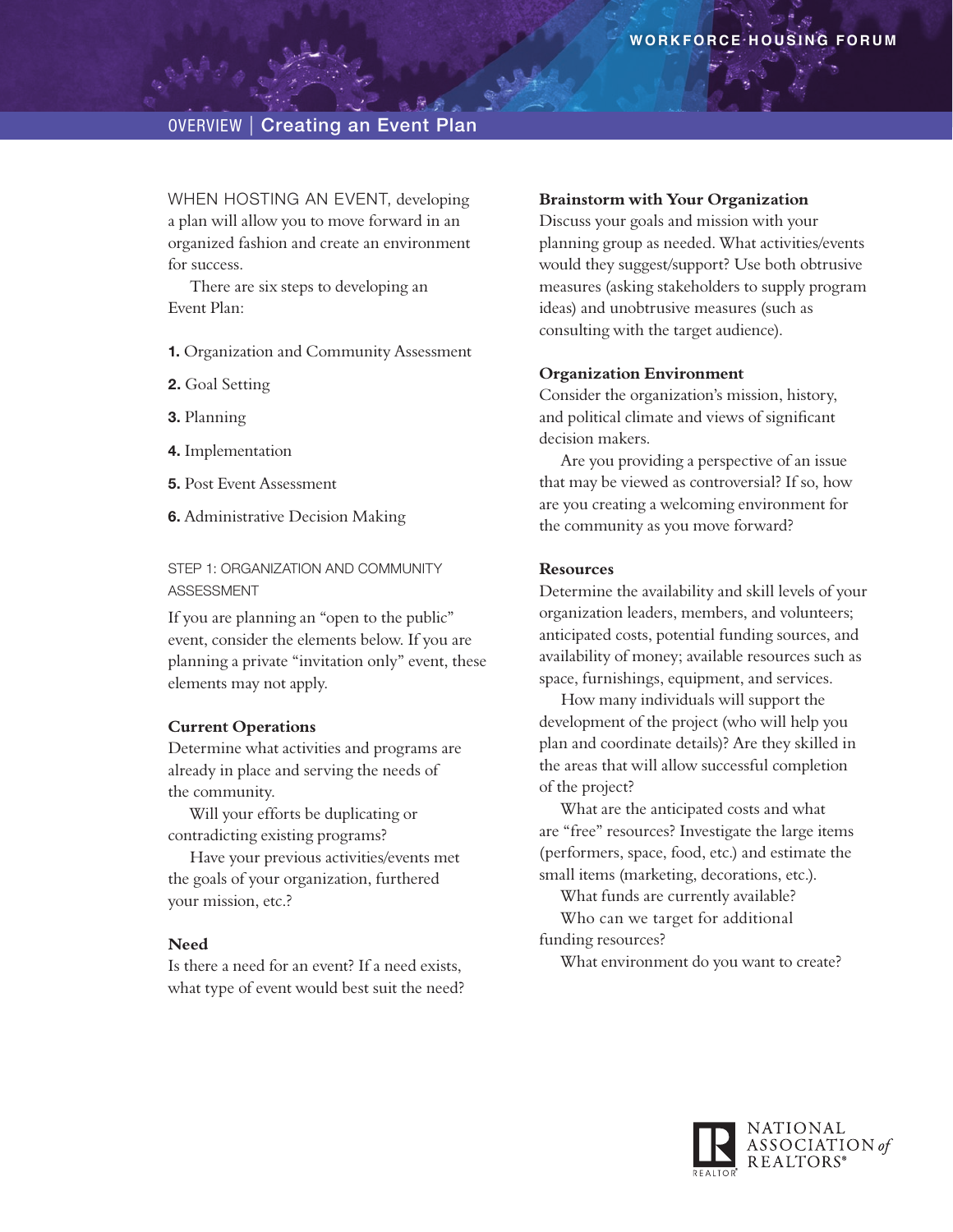Are the expenses reasonable? Estimated cost per person?

What facility will accommodate your event? What resources are available (such as space,

furnishings, equipment, and services)? What support services do you need?

Once your organization answers these questions, check back periodically to see how your event plan plays out.

## *Setting Goals for Your Event*

STEP 2: GOAL SETTING

## **Target Population**

Identify who the program is intended for and take steps accordingly to be appropriately inclusive or restrictive in planning.

What types of marketing will grab the attention of your target audience?

What marketing strategies will get them through the door?

### **Desired Outcomes/Objectives**

Be clear about what you expect to accomplish and what you plan to achieve. Indicate for whom and under what conditions the outcomes should occur. Since broad-based goals are difficult to evaluate, set specific, measurable objectives.

Is there an educational component of your activity?

Is community building intended?

Is this a recruitment activity for your organization?

How will you measure if your goals were achieved?

#### **Brainstorm Ideas with Your Organization**

At this stage all ideas are good ideas. Start by asking these questions:

What types of activities will allow you to meet your goals?

What scope of activity can your existing resources support?

What is your organization committed to moving forward?

#### **Explore the Idea of Partnerships**

Our organization is big, but many groups have the same goals. Partnering with others can share the work load or get more mileage out of the work that you do.

Is there a sponsor component to your event? See if there are current or prospective sponsors who may be interested in the activity that you are planning.

Think of others who might be interested in your activity and talk to them about it. They may have some great ideas, and you might end up with some new connections that will be helpful to you on other projects as a bonus!

## *Planning for the Event*

## Step 3: Planning

### **Planning Team**

Establish a small but effective working group with a broad range of skills that is able to function as a team. The team must include members of the target population or others affected by the program, particularly if the target group is not a mainstream group. Brainstorm for the event:

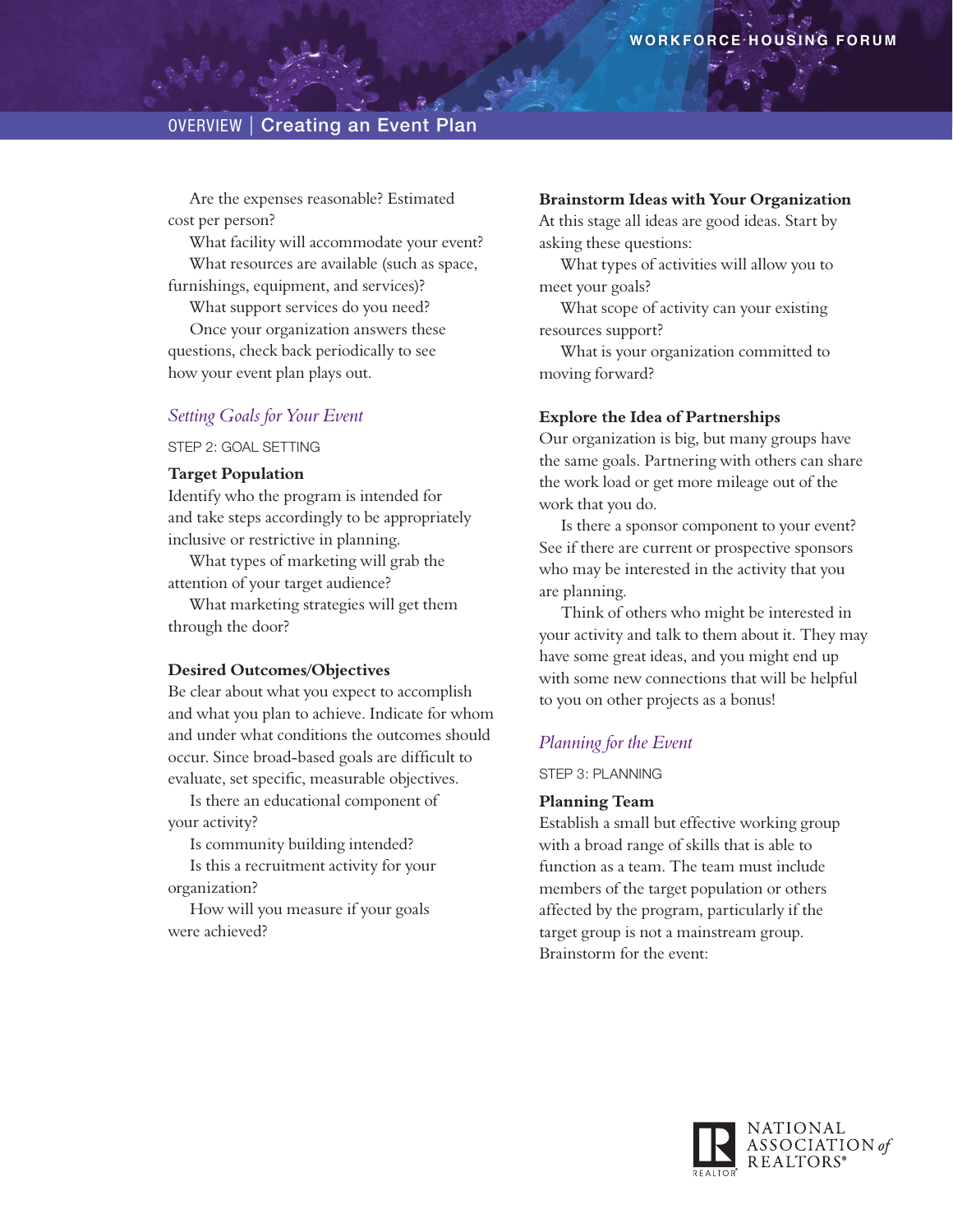What are the major components of your event? Establish an event committee and then create a sub-committee for each component.

What role will your stakeholder(s) play? Remember organizations' Presidents are responsible for the wellness of the organization. This does not mean the management of events.

Establish an Event Coordinator position for this project, this will allow the stakeholders to participate in the program instead of managing it.

## **Approach**

Consider your target population and consider how the group learns, what media is available, what delivery system will be most effective, and whether to use convergent thinking to focus the planning group or a divergent approach to consider different learning styles.

How will the planning committee develop an environment to achieve the goals?

How will the planning committee be organized for success?

#### **Initial Extent of the Program**

Determine the initial scope of the program: one hour, multiple hours, multiple days, simple or complex (a speaker or a dinner, dance and speaker), etc.

What type of program will allow you to meet your goals?

What scope of activity can your existing resources support?

Does the identified venue (location) allow you to capitalize on seating capacity?

Moving forward, what is the commitment of your planning committee?

#### **Training**

Compare the skills and abilities of the committee members against the tasks to be performed to determine what training is required. Build in enough time to allow skill development, including training the trainers if appropriate.

What committee members are best suited for what tasks?

Do you need to allow extra time to get your/the committee prepared to move this activity forward?

## **Timeline**

Determine a target date and work backward to establish a realistic, week-by-week activity plan. Select a date and time most conducive to the target population's needs and circumstances. Avoid conflicting with major traditional activities, religious holy days or other special events observed by different members of the community.

How many weeks are there between now and your event? Is there realistically enough time to plan the event?

Have each sub-committee create a backwards timeline for their activities. Use this as a touchstone to track the planning progress.

### **Budget**

Determine the actual fiscal resources necessary to complete the program, including all costs for personnel, materials, space, marketing, food, transportation, equipment, etc.

Does your current available budget cover these costs?

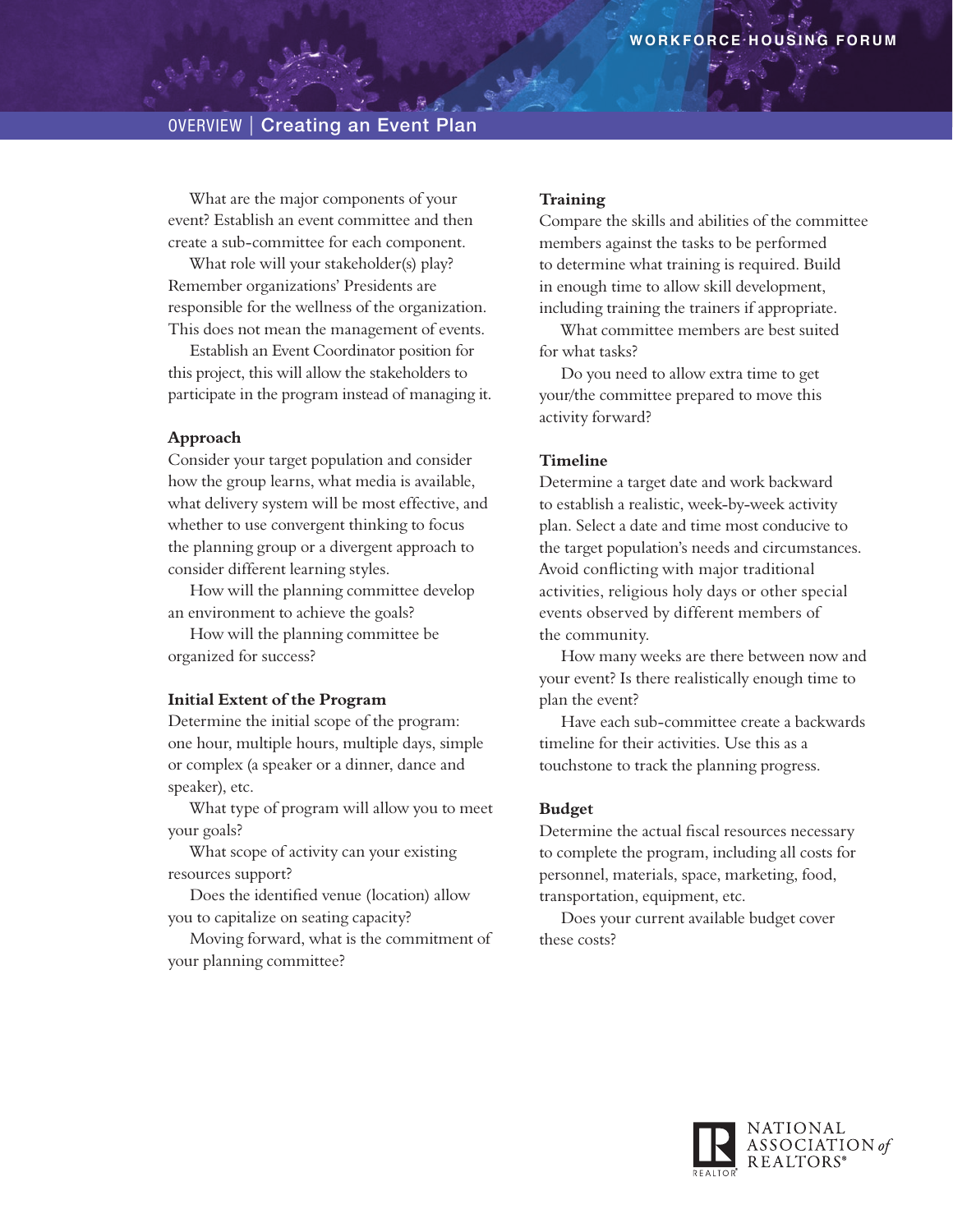Do you need to identify a plan to generate more money?

Will you charge a registration or attendance fee? If so, what will the cost need to be? Or will attendance be free?

## *Implementing the Plan*

#### Step 4: Implementation

## **Responsibilities**

Delegate tasks and responsibilities, identifying clear lines of accountability, reporting relationships, and deadlines.

Be realistic about task load.

Keep in mind available amount of time.

Allow people to identify others to support the work.

Listen when someone says that he/she is swamped. Identify others to help.

Do not let things slip through the cracks and become a crisis.

Be proactive.

## **Publicity**

Catch the attention of your target group and make them want to seek more information. Use a variety of media and techniques. It may not be so much advertising the event as highlighting your organization. Involve members of the targeted group in designing the campaign.

Has your event historically been a sell out? If so, plan to have a short time period for advertising the event. Always include the registration location, cost and availability in your marketing. Advertise the event a minimum of one week in advance of the opening of registration.

Remember to include an ADA statement in all of your marketing. 'For accommodations related to accessibility contact,

by  $\qquad$ 

If you wish to use photography of people in any way make sure to complete a photo release form for each person featured.

## **Location**

The location of the program and your knowledge of it is critical to the success of your program. Take into consideration the traffic flow, available square footage, possible set-up configurations, lighting, access, parking, technology and equipment.

Set a meeting with the facility staff early in the planning process. Tell your event story; allow them to tell you what is possible. With enough time and a bit of money, almost anything is possible.

Set specific times to meet with the facility staff throughout the planning process.

Communicate all needs and changes well in advance of the event.

Document all of your interactions; follow up all conversations with an email outlining your perceived agreements.

## **Equipment**

Be certain adequate amounts of all needed materials are on hand and in good working order. If a trained technician is required to operate a device, be sure to schedule that person.

Check all equipment prior to the beginning of your event! Do not assume that anything works.

Be certain to get specific equipment needs for all performers prior to the event day. How many microphones, amp and voltage requirements, what type of lighting, etc.

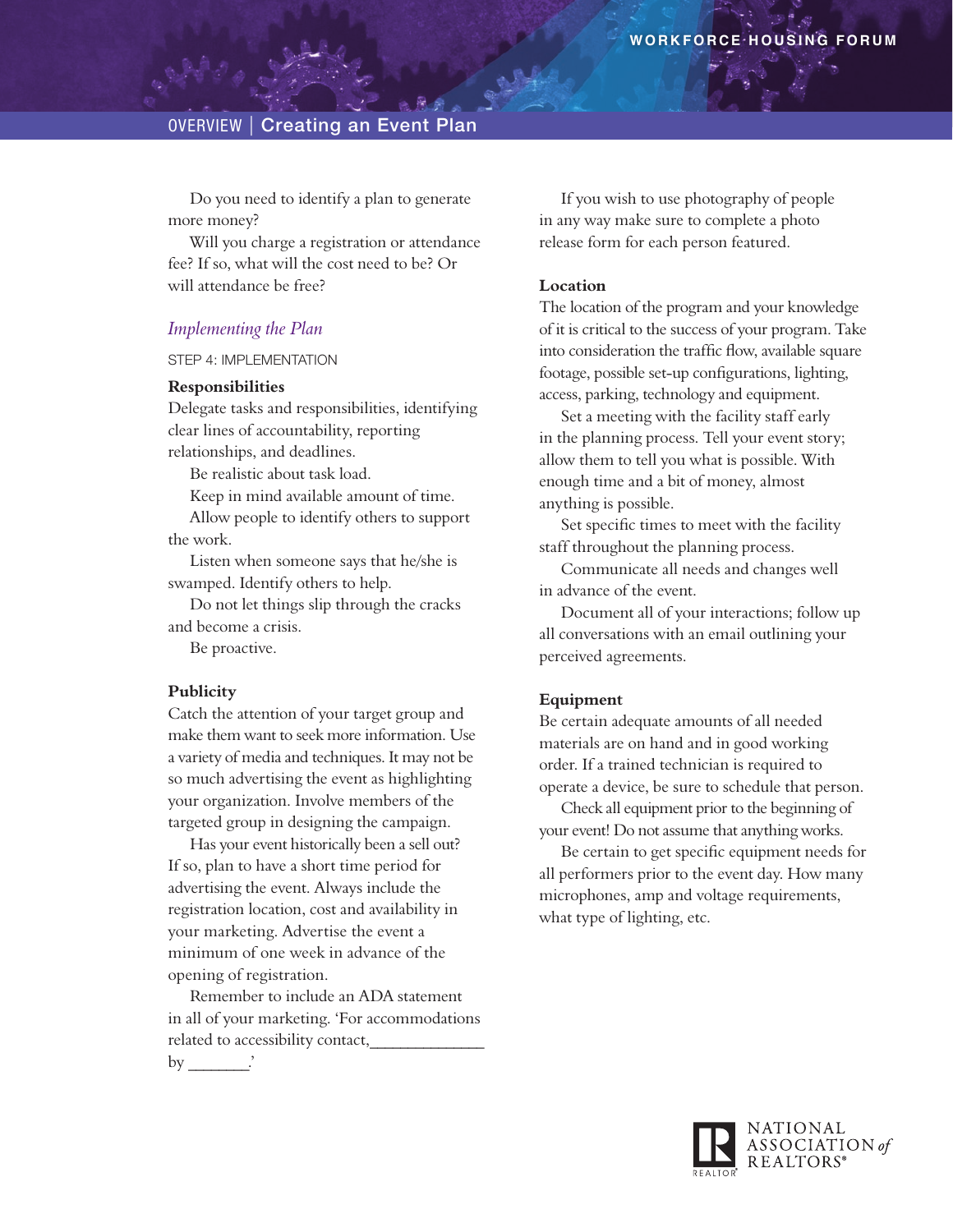## **Evaluation**

Collect evaluative responses from participants. Solicit both process evaluations, on how well the planning and implementation went, and product evaluations, on the elements contained in the program itself. Use a variety of media for evaluation: face-to-face interviews, written forms, telephone calls, suggestion cards.

These are the first four steps in creating a comprehensive event plan. Organizations that take the time and make the effort to move forward in this way will have a comprehensive guide outlining the good work of the organization and an opportunity to raise the bar of success of their events.

## *Evaluating the Success of Your Event*

Step 5: Post Event Assessment

#### **Analysis**

Create tools to determine if the program planning and program met the intended goals.

Provide program participants the opportunity to submit an evaluation on the event. Ask for feedback on all of the components of the event.

Follow up with all service providers to evaluate the services provided, what worked what did not work.

Review evaluation data and relate the information to program goals, objectives, and anticipated outcomes. Prepare a report applicable to future programs.

#### **Recognition and Rewards**

Identify individuals and groups who contributed significantly to the success of the program, including program planners, participants and sponsors to publicly acknowledge and celebrate their roles.

Within two weeks of the close of the event, follow up with appreciation by e-mail, cards, etc.

## **Unexpected Outcomes**

Identify activities or events that were not part of the original plan and determine whether they impeded or enhanced the program.

## **Fiscal Evaluation**

Determine how well actual expenses matched anticipated costs for each program component. Identify unusual factors that may account for any change. Document all costs.

## **Programmers Reactions**

Collect evaluative data from program planners, including suggestions for potential changes. Ask about both process and product.

Have the members of the planning committee identify the strengths and weaknesses of the process and product, and what, if any, skills and abilities they further developed.

## **Ecological Impact**

Make sure the success of the program did not come at the expense of some element of the environment. Determine the impact of the program on the community as a whole, on other programs, on physical space and its use, on non-targeted segments of the population, and on the mission and goals of the organization.

#### **Community Building**

View the program in terms of its effect on efforts to develop positive relationships among all segments of the community.